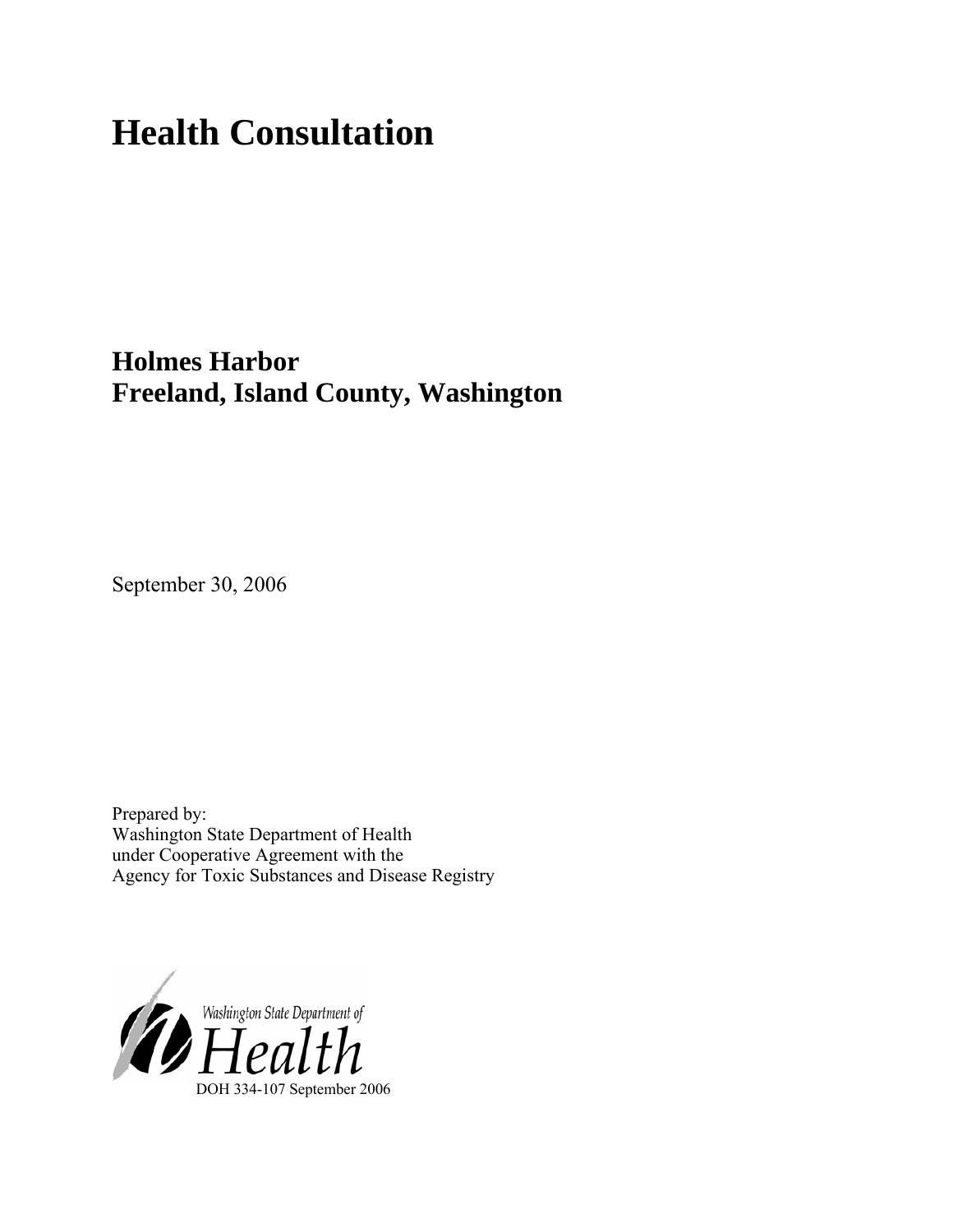

## **Forward**

The Washington State Department of Health (DOH) has prepared this health consultation in cooperation with the Agency for Toxic Substances and Disease Registry (ATSDR). ATSDR is part of the U.S. Department of Health and Human Services and is the principal federal public health agency responsible for health issues related to hazardous waste. This health consultation was prepared in accordance with methodologies and guidelines developed by ATSDR.

The purpose of this health consultation is to identify and prevent harmful human health effects resulting from exposure to hazardous substances in the environment. Health consultations focus on specific health issues so that DOH can respond to requests from concerned residents or agencies for health information on hazardous substances. DOH evaluates sampling data collected from a hazardous waste site, determines whether exposures have occurred or could occur, reports any potential harmful effects, and recommends actions to protect public health. The findings in this report are relevant to conditions at the site during the time of this health consultation, and should not necessarily be relied upon if site conditions or land use changes in the future.

For additional information or questions regarding DOH or the contents of this health consultation, please call the health advisor who prepared this document:

Lenford O'Garro Washington State Department of Health Office of Environmental Health Assessments P.O. Box 47846 Olympia, WA 98504-7846 (360) 236-3376 1-877-485-7316 Website: [www.doh.wa.gov/consults](http://www.doh.wa.gov/consults)

For people with disabilities, this document is available on request in other formats. To submit a request, please call 1-800-525-0127 (TTY/TDD call 711).

For more information about ATSDR, contact the ATSDR Information Center at 1-888-422-8737 or visit the agency's Web site: www.atsdr.cdc.gov/.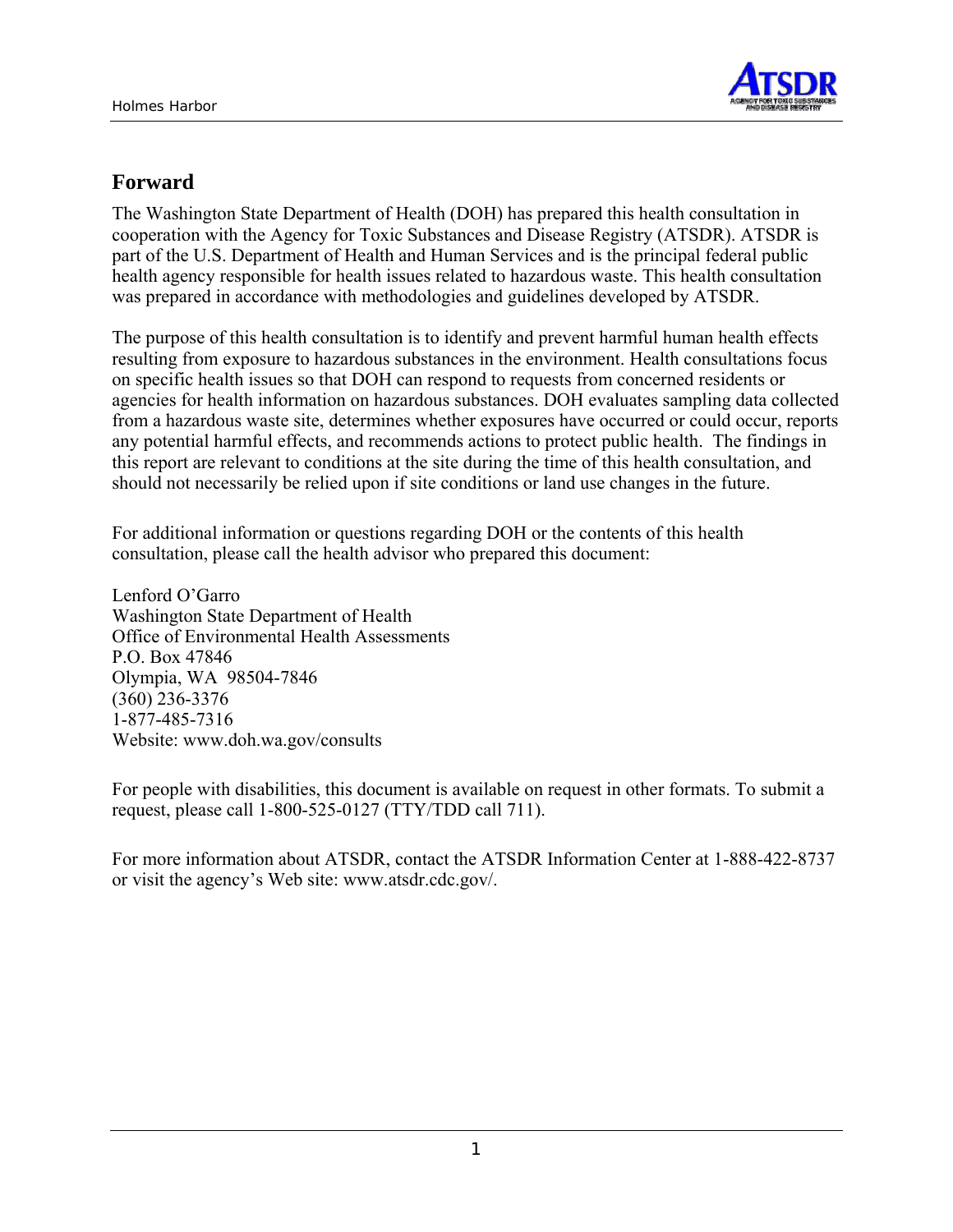

## **Table of Contents**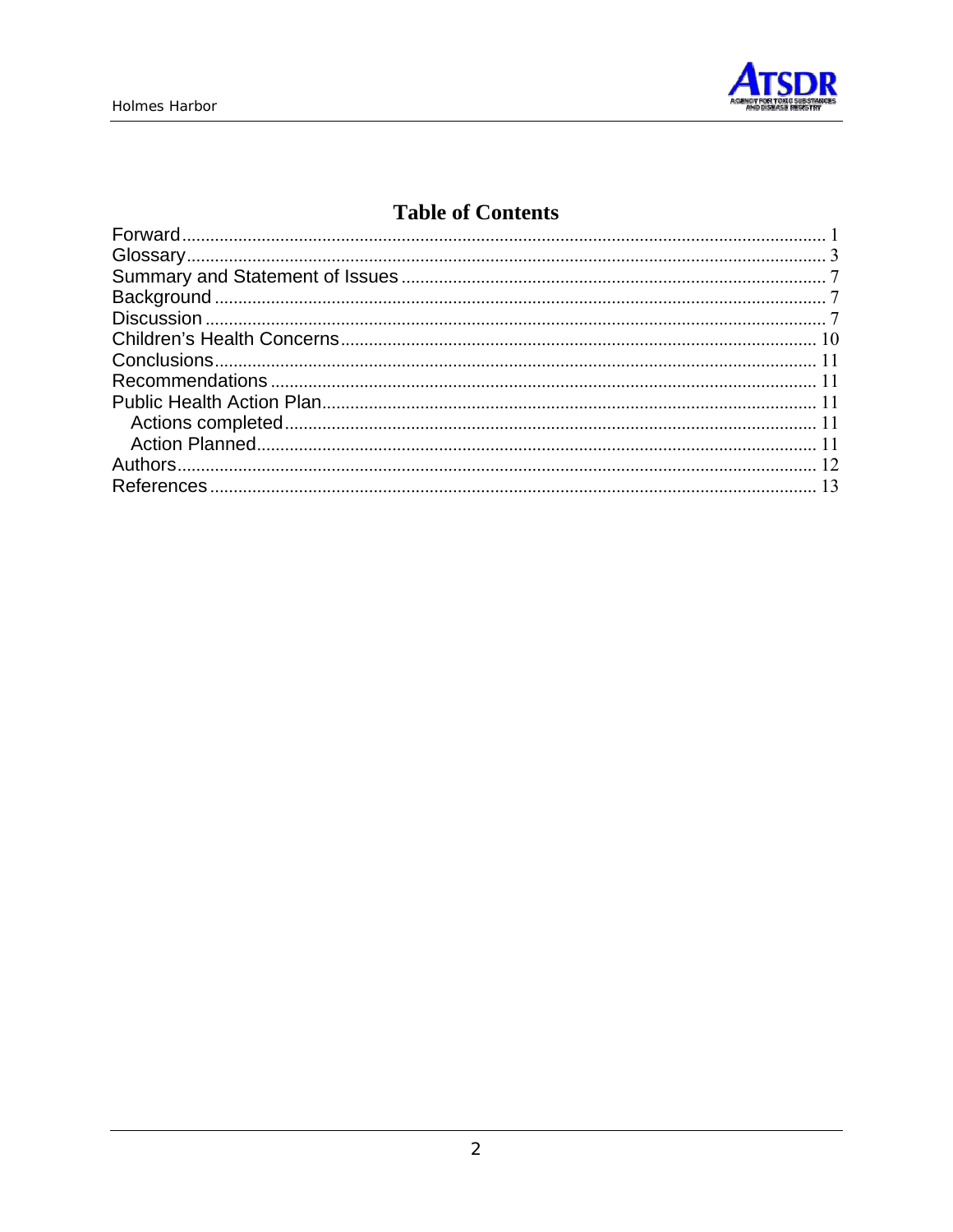

## Gl**ossar**y

| <b>Agency for Toxic</b><br><b>Substances and Disease</b><br><b>Registry (ATSDR)</b> | The principal federal public health agency involved with hazardous waste<br>issues, responsible for preventing or reducing the harmful effects of<br>exposure to hazardous substances on human health and quality of life.<br>ATSDR is part of the U.S. Department of Health and Human Services.                                                                                                                                                                                                                                                                                                                          |  |  |  |
|-------------------------------------------------------------------------------------|---------------------------------------------------------------------------------------------------------------------------------------------------------------------------------------------------------------------------------------------------------------------------------------------------------------------------------------------------------------------------------------------------------------------------------------------------------------------------------------------------------------------------------------------------------------------------------------------------------------------------|--|--|--|
| <b>Aquifer</b>                                                                      | An underground formation composed of materials such as sand, soil, or<br>gravel that can store and/or supply groundwater to wells and springs.                                                                                                                                                                                                                                                                                                                                                                                                                                                                            |  |  |  |
| <b>Cancer Risk Evaluation</b><br>Guide (CREG)                                       | The concentration of a chemical in air, soil or water that is expected to<br>cause no more than one excess cancer in a million persons exposed over a<br>lifetime. The CREG is a comparison value used to select contaminants of<br>potential health concern and is based on the <i>cancer slope factor</i> (CSF).                                                                                                                                                                                                                                                                                                        |  |  |  |
| <b>Cancer Slope Factor</b>                                                          | A number assigned to a cancer causing chemical that is used to estimate its<br>ability to cause cancer in humans.                                                                                                                                                                                                                                                                                                                                                                                                                                                                                                         |  |  |  |
| Carcinogen                                                                          | Any substance that causes cancer.                                                                                                                                                                                                                                                                                                                                                                                                                                                                                                                                                                                         |  |  |  |
| <b>Comparison value</b>                                                             | Calculated concentration of a substance in air, water, food, or soil that is<br>unlikely to cause harmful (adverse) health effects in exposed people. The<br>CV is used as a screening level during the public health assessment<br>process. Substances found in amounts greater than their CVs might be<br>selected for further evaluation in the public health assessment process.                                                                                                                                                                                                                                      |  |  |  |
| <b>Contaminant</b>                                                                  | A substance that is either present in an environment where it does not<br>belong or is present at levels that might cause harmful (adverse) health<br>effects.                                                                                                                                                                                                                                                                                                                                                                                                                                                            |  |  |  |
| <b>Dermal Contact</b>                                                               | Contact with (touching) the skin (see route of exposure).                                                                                                                                                                                                                                                                                                                                                                                                                                                                                                                                                                 |  |  |  |
| <b>Dose</b><br>(for chemicals that are not<br>radioactive)                          | The amount of a substance to which a person is exposed over some time<br>period. Dose is a measurement of exposure. Dose is often expressed as<br>milligram (amount) per kilogram (a measure of body weight) per day (a<br>measure of time) when people eat or drink contaminated water, food, or<br>soil. In general, the greater the dose, the greater the likelihood of an effect.<br>An "exposure dose" is how much of a substance is encountered in the<br>environment. An "absorbed dose" is the amount of a substance that<br>actually got into the body through the eyes, skin, stomach, intestines, or<br>lungs. |  |  |  |
| <b>Environmental Media</b><br><b>Evaluation Guide</b><br>(EMEG)                     | A concentration in air, soil, or water below which adverse non-cancer<br>health effects are not expected to occur. The EMEG is a comparison value<br>used to select contaminants of potential health concern and is based on<br>ATSDR's minimal risk level (MRL).                                                                                                                                                                                                                                                                                                                                                         |  |  |  |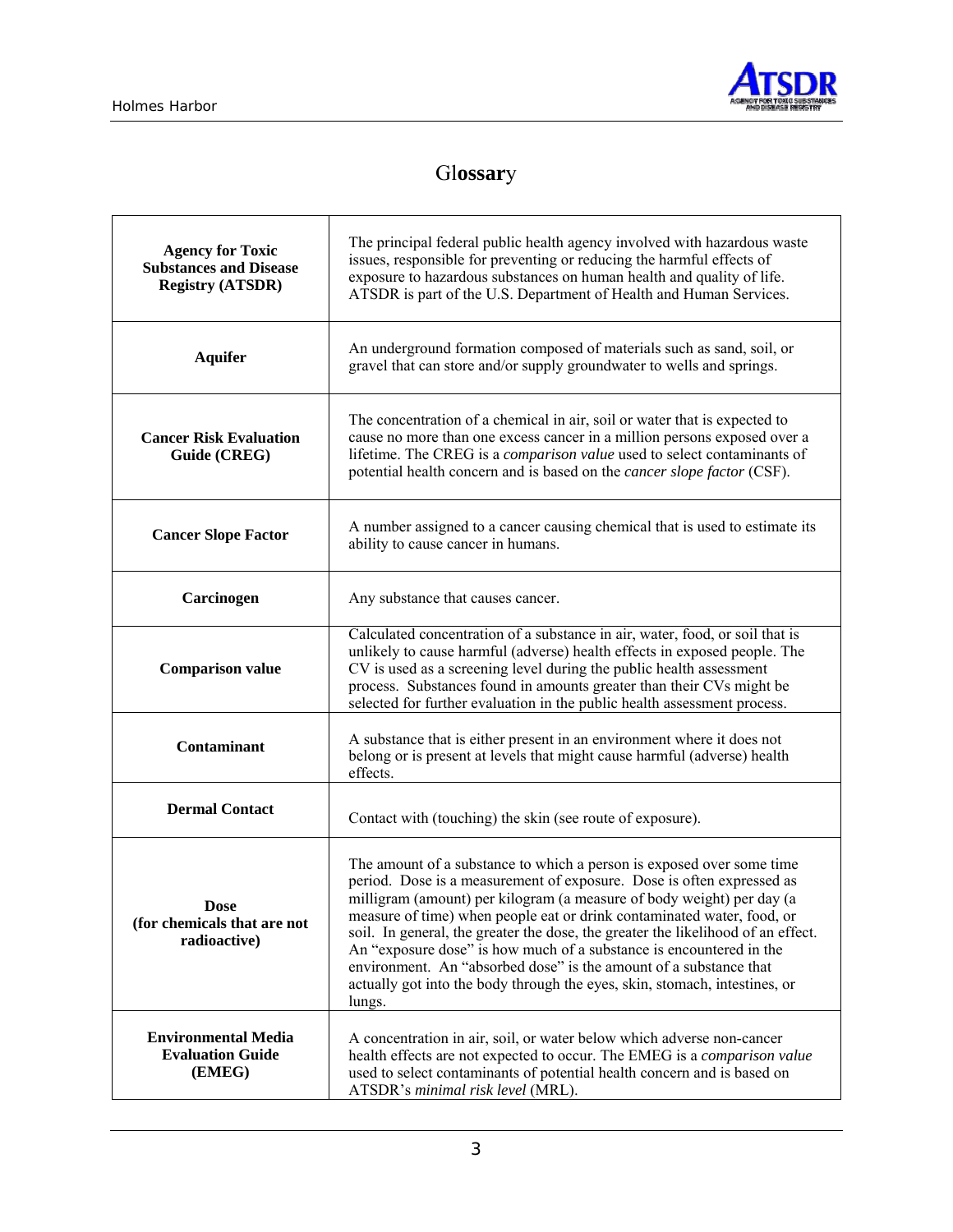

| <b>Environmental Protection</b><br><b>Agency (EPA)</b>        | United States Environmental Protection Agency.                                                                                                                                                                                                                                             |  |  |
|---------------------------------------------------------------|--------------------------------------------------------------------------------------------------------------------------------------------------------------------------------------------------------------------------------------------------------------------------------------------|--|--|
| <b>Exposure</b>                                               | Contact with a substance by swallowing, breathing, or touching the skin or<br>eyes. Exposure may be short-term [acute exposure], of intermediate<br>duration, or long-term [chronic exposure].                                                                                             |  |  |
| Groundwater                                                   | Water beneath the earth's surface in the spaces between soil particles and<br>between rock surfaces [compare with surface water].                                                                                                                                                          |  |  |
| Hazardous substance                                           | Any material that poses a threat to public health and/or the environment.<br>Typical hazardous substances are materials that are toxic, corrosive,<br>ignitable, explosive, or chemically reactive.                                                                                        |  |  |
| <b>Ingestion</b>                                              | The act of swallowing something through eating, drinking, or mouthing<br>objects. A hazardous substance can enter the body this way [see route of<br>exposure].                                                                                                                            |  |  |
| <b>Ingestion rate</b>                                         | The amount of an environmental medium that could be ingested typically<br>on a daily basis. Units for IR are usually liter/day for water, and mg/day for<br>soil.                                                                                                                          |  |  |
| <b>Inhalation</b>                                             | The act of breathing. A hazardous substance can enter the body this way<br>[see route of exposure].                                                                                                                                                                                        |  |  |
| Inorganic                                                     | Compounds composed of mineral materials, including elemental salts and<br>metals such as iron, aluminum, mercury, and zinc.                                                                                                                                                                |  |  |
| <b>Lowest Observed Adverse</b><br><b>Effect Level (LOAEL)</b> | The lowest tested dose of a substance that has been reported to cause<br>harmful (adverse) health effects in people or animals.                                                                                                                                                            |  |  |
| <b>Maximum Contaminant</b><br>Level (MCL)                     | A drinking water regulation established by the federal Safe Drinking Water<br>Act. It is the maximum permissible concentration of a contaminant in water<br>that is delivered to the free flowing outlet of the ultimate user of a public<br>water system. MCLs are enforceable standards. |  |  |
| Media                                                         | Soil, water, air, plants, animals, or any other part of the environment that<br>can contain contaminants.                                                                                                                                                                                  |  |  |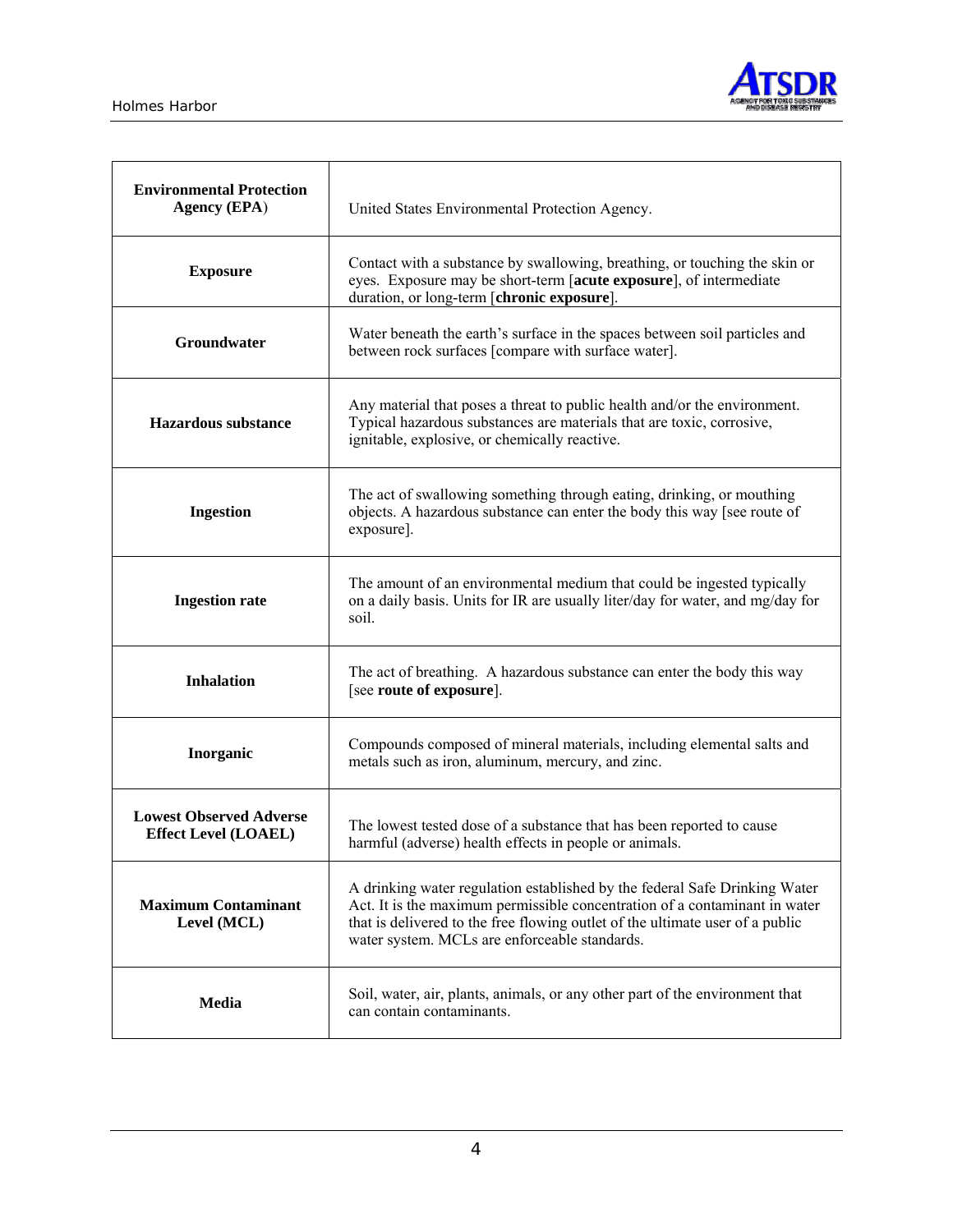

| <b>Minimal Risk Level</b><br>(MRL)                               | An ATSDR estimate of daily human exposure to a hazardous substance at<br>or below which that substance is unlikely to pose a measurable risk of<br>harmful (adverse), noncancerous effects. MRLs are calculated for a route<br>of exposure (inhalation or oral) over a specified time period (acute,<br>intermediate, or chronic). MRLs should not be used as predictors of<br>harmful (adverse) health effects [see reference dose]. |  |  |
|------------------------------------------------------------------|---------------------------------------------------------------------------------------------------------------------------------------------------------------------------------------------------------------------------------------------------------------------------------------------------------------------------------------------------------------------------------------------------------------------------------------|--|--|
| <b>Model Toxics Control Act</b><br>(MTCA)                        | The hazardous waste cleanup law for Washington State.                                                                                                                                                                                                                                                                                                                                                                                 |  |  |
| No apparent public health<br>hazard                              | A category used in ATSDR's public health assessments for sites where<br>human exposure to contaminated media might be occurring, might have<br>occurred in the past, or might occur in the future, but where the exposure is<br>not expected to cause any harmful health effects.                                                                                                                                                     |  |  |
| <b>No Observed Adverse</b><br><b>Effect Level (NOAEL)</b>        | The highest tested dose of a substance that has been reported to have no<br>harmful (adverse) health effects on people or animals.                                                                                                                                                                                                                                                                                                    |  |  |
| <b>Oral Reference Dose</b><br>(RfD)                              | An amount of chemical ingested into the body (i.e., dose) below which<br>health effects are not expected. RfDs are published by EPA.                                                                                                                                                                                                                                                                                                  |  |  |
| Organic                                                          | Compounds composed of carbon, including materials such as solvents, oils,<br>and pesticides that are not easily dissolved in water.                                                                                                                                                                                                                                                                                                   |  |  |
| Parts per billion<br>(ppb)/Parts per million<br>(ppm)            | Units commonly used to express low concentrations of contaminants. For<br>example, 1 ounce of trichloroethylene (TCE) in 1 million ounces of water<br>is 1 ppm. 1 ounce of TCE in 1 billion ounces of water is 1 ppb. If one drop<br>of TCE is mixed in a competition size swimming pool, the water will<br>contain about 1 ppb of TCE.                                                                                               |  |  |
| <b>Plume</b>                                                     | A volume of a substance that moves from its source to places farther away<br>from the source. Plumes can be described by the volume of air or water<br>they occupy and the direction they move. For example, a plume can be a<br>column of smoke from a chimney or a substance moving with groundwater.                                                                                                                               |  |  |
| <b>Reference Dose Media</b><br><b>Evaluation Guide</b><br>(RMEG) | A concentration in air, soil, or water below which adverse non-cancer<br>health effects are not expected to occur. The RMEG is a comparison value<br>used to select contaminants of potential health concern and is based on<br>EPA's oral reference dose (RfD).                                                                                                                                                                      |  |  |
| Route of exposure                                                | The way people come into contact with a hazardous substance. Three<br>routes of exposure are breathing [inhalation], eating or drinking [ingestion],<br>or contact with the skin [dermal contact].                                                                                                                                                                                                                                    |  |  |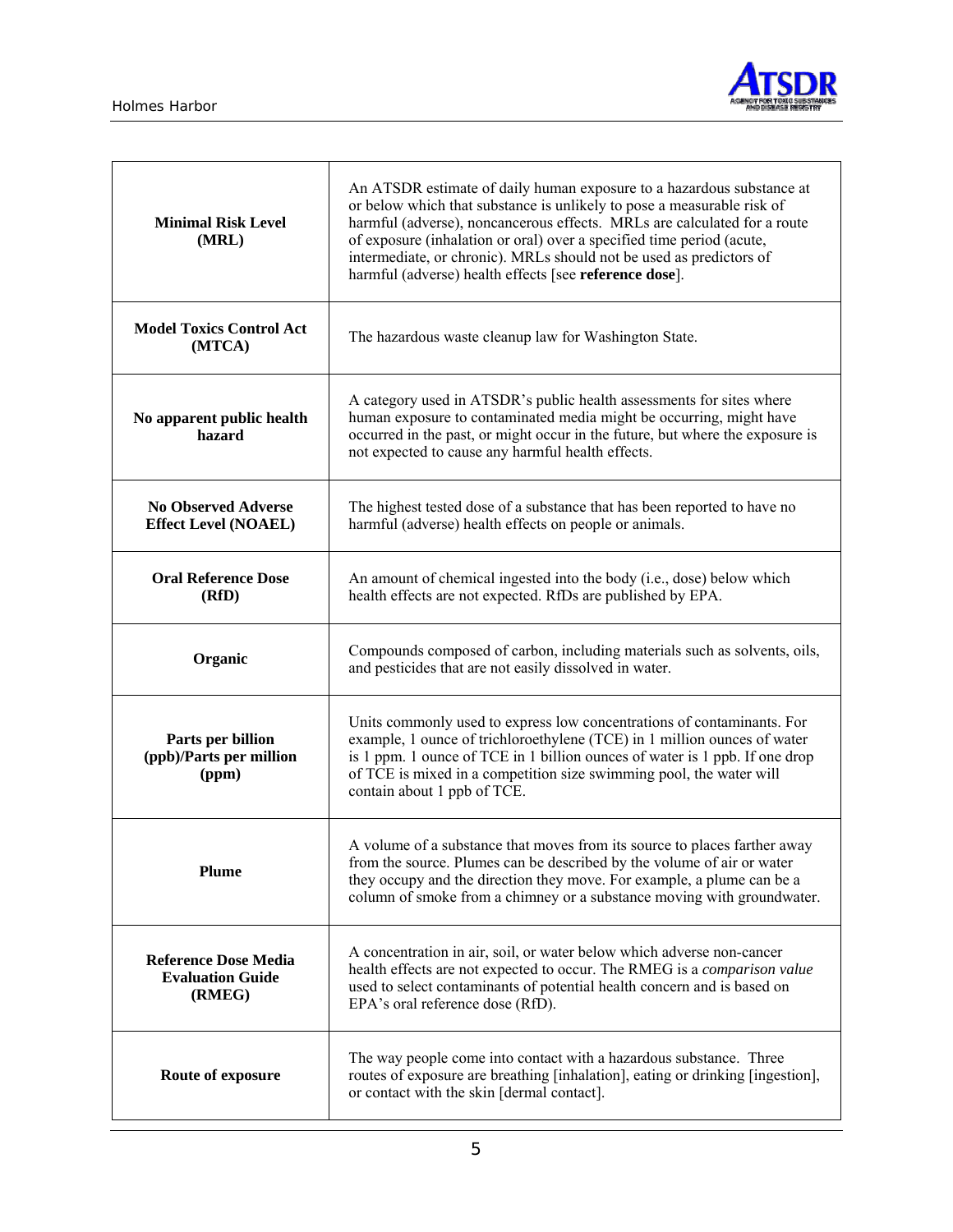

| <b>Surface Water</b>               | Water on the surface of the earth, such as in lakes, rivers, streams, ponds,<br>and springs [compare with groundwater].                                   |
|------------------------------------|-----------------------------------------------------------------------------------------------------------------------------------------------------------|
| Volatile organic<br>compound (VOC) | Organic compounds that evaporate readily into the air. VOCs include<br>substances such as benzene, toluene, methylene chloride, and methyl<br>chloroform. |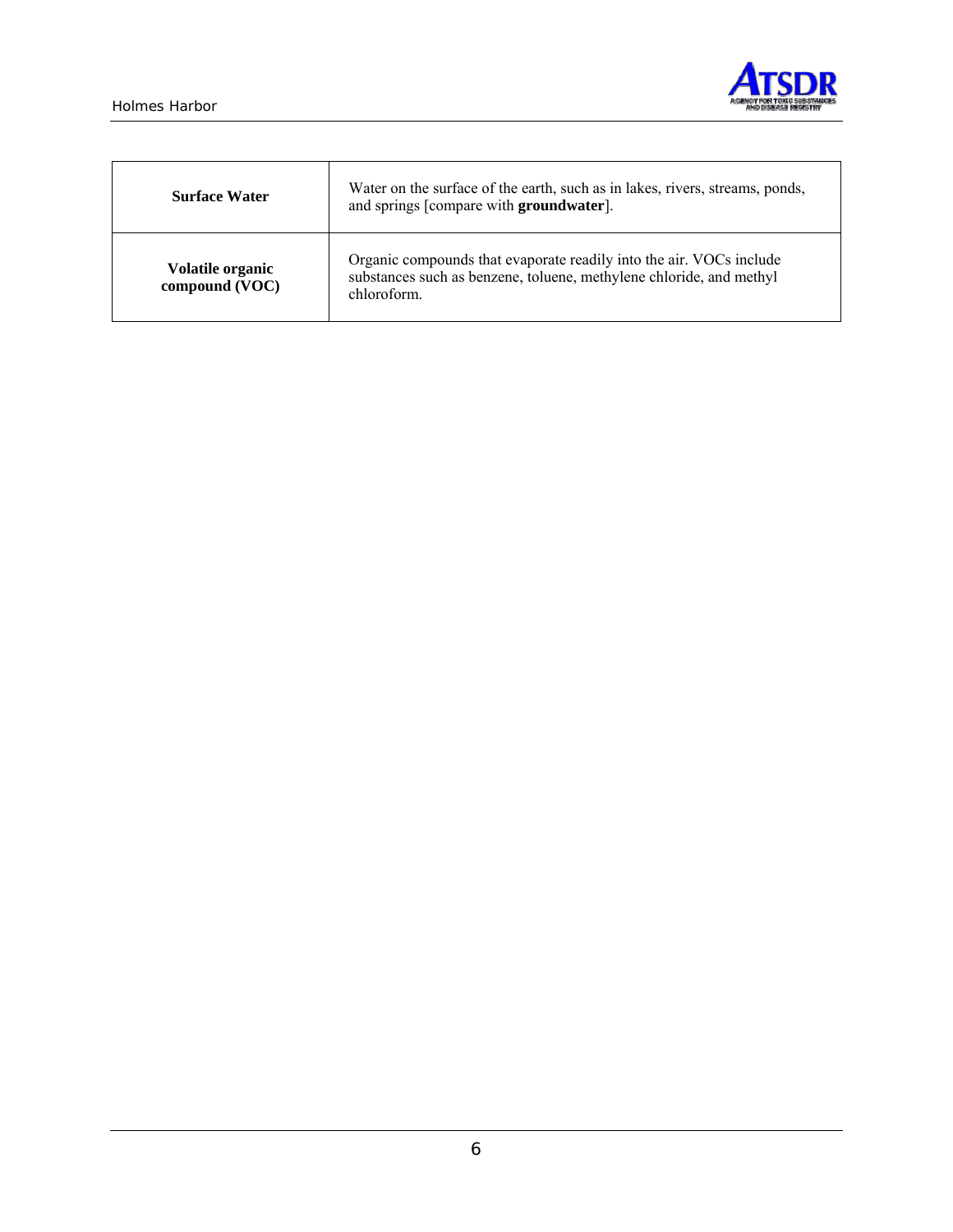

#### **Summary and Statement of Issues**

The Washington State Department of Health (DOH) prepared this health consultation at the request of Friends of Holmes Harbor (FOHH), a citizens group concerned about potential contamination of sediment and shellfish in Holmes Harbor. The purpose of this health consultation is to summarize potential health threats related to sediment and shellfish contamination and to make recommendations for actions that ensure the public's health is protected. DOH prepares health consultations under a cooperative agreement with ATSDR.

## **Background**

Holmes Harbor is approximately 13 miles of sheltered coastline (6 miles long by about 0.75 to 1.75 miles wide) horseshoe-shaped bay on the southern part of Whidbey Island located in Washington's Puget Sound, which flows north and empty into the Saratoga Passage (See figures 1 and 2). At the southern end of Holmes Harbor lies Freeland County Park beach where recreational shellfish harvesting occurs each year. FOHH is concerned that contamination from industrials activities might have contaminated the surface water and sediment, thus posing a risk to human health from consumption of intertidal shellfish harvested, sediments, and beach play in the area. The Washington State Department of Fish and Wildlife (WDFW) seeds this area with Manila clams on a regular basis. In addition, there are native littleneck clams and butter clams present in much lower numbers.

An area proportion taken from the 2000 census indicated approximately 878 people (See figure 1) live within a one-mile radius of the site. Land use in the area is considered rural residential or low density residential with a small mixture of commercial, agricultural and industrial. However, the WDFW has indicated that greater than 4,500 recreational harvesters a year collect shellfish from the Freeland County Park beach growing area of Holmes Harbor [1].

## **Discussion**

Washington State Department of Health Office of Food Safety and Shellfish Programs (OFSS) classifies recreational and commercial shellfish beaches (Figure 2). In April of 2006, OFFS downgraded the classification of Freeland County Park from Approved to Closed for recreational shellfish harvest. The area is currently not classified for commercial shellfish harvest, but is often harvested by tribes for ceremonial and subsistence proposes.

Recently, OFSS carried out a shoreline survey of the Holmes Harbor shellfish growing area. OFSS identified possible waste sites and businesses regulated by the Washington State Department of Ecology (Ecology) along the shellfish growing area in order to determine if they could potentially affect the shellfish harvest beach. They identified 17 discharge points within Holmes Harbor. Four discharge points were located in the commercially unclassified portion of the Holmes Harbor shellfish growing area near Freeland. Therefore, this health consultation will focus on these four discharge points, two discharges onto the beach at Freeland County Park, and two discharges to the beach just east of Nichols Brothers Boat Builders Incorporated (NBBBI). Four agricultural sites were identified, with one having the potential to influence the growing area during heavy rainfall [1]. In addition, DOH Office of Environmental Health Assessments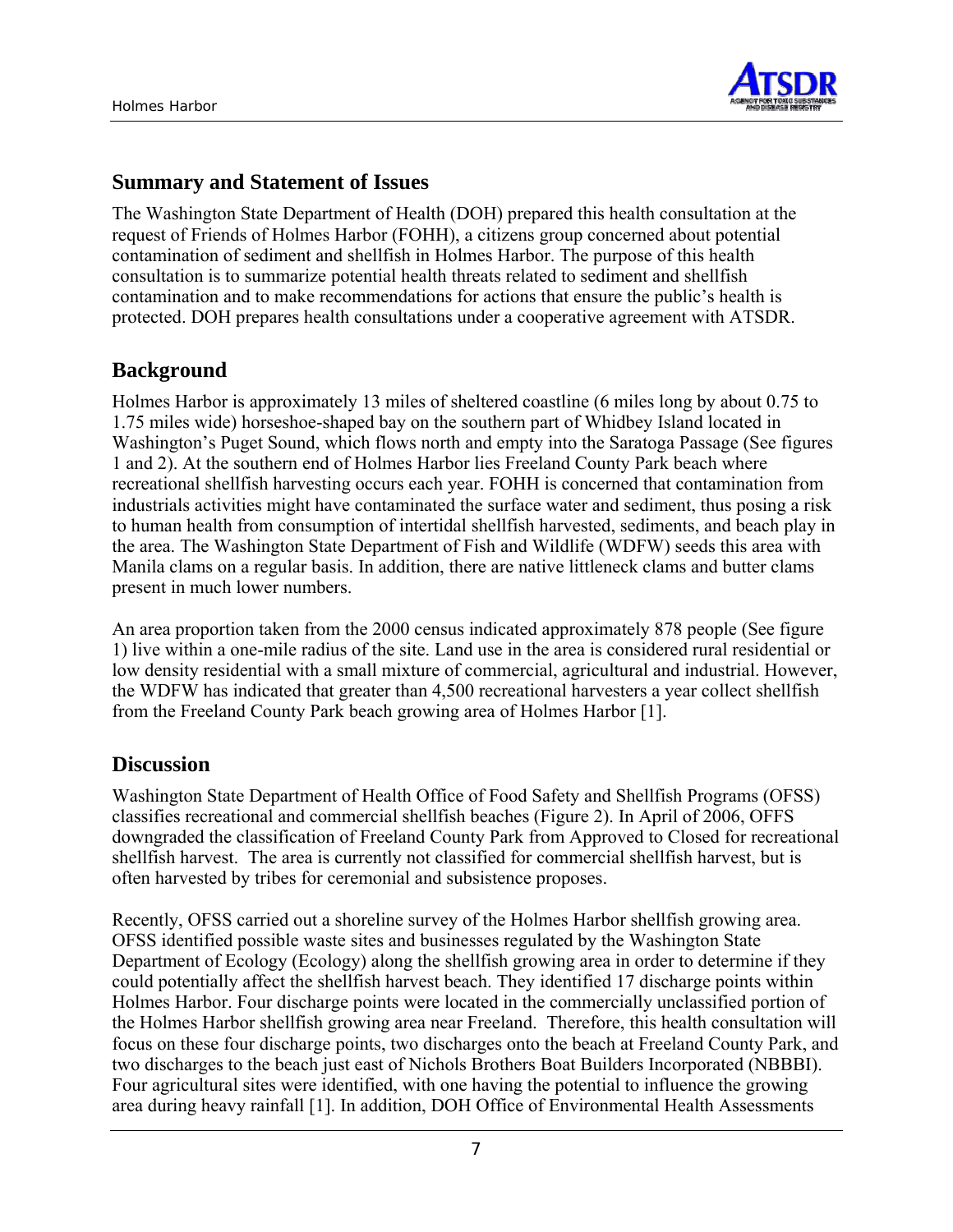

identified one industrial site, NBBBI with historical discharge to Holmes Harbor and current discharge to groundwater adjacent to Holmes Harbor.

#### **Discharge points of concern**

#### *Freeland County Park*

Two outfalls has been identify at the Freeland County Park, which are associated with storm water runoff. Storm water runoffs have the potential to influence sediments in the shellfish growing areas. Sediments associated with storm water runoff are often contaminated with heavy metals, oil, and grease [2, 3].

#### *Nichols Brothers Boat Builders Incorporated (NBBBI)*

Historically, this 16-acre property was a sawmill and machine shop active in the 1920's through the 1940's. Since 1964, the facility (NBBBI) has been operating as a shipyard [4]. The industrial processes involved all aspects of boat and ship construction and repair (fabrication, pressure washing, abrasive blasting, and painting). Sediments associated with shipbuilding and repair yards are typically contaminated with heavy metals, semi-volatile organic compounds, oil and grease, polychlorinated biphenyls, and tributyl tin [3, 5]. NBBBI has not discharged pressure wash water to the infiltration basin since the issuance of the 1998 discharge permit.

Previously, the contaminated waste stream from NBBBI was discharged into Holmes Harbor via outfalls along the beach near to the Freeland County Park area, prior to Ecology permitting the facility in the 1990's [6]. Therefore, the amount and type of contaminants discharged from these outfalls are not known, but generally, the most contaminated waste streams generated from shipyards occur during pressure washing and usually contains high levels of total and suspended solids, and dissolved metals such as chromium, copper, lead, and zinc.

The infiltration basin is located in a wetland area next to the NBBBI facility. Ecology began permitting rinse water discharged to the infiltration basin in 1997. The 2005 Ecology issued permit prohibited any further process water, including rinse water to be discharged to the infiltration basin. Currently, storm water runoff from the yard is collected, treated, and infiltrated to ground water via an infiltration system. The infiltration basin area is occasionally surrounded by marine water during high tide (Photo 2 and 4). There are unconfirmed indications of discharge to marine waters of Holmes Harbor during these events [4]

Contaminants present in the infiltration basin can be inferred from the five years monitoring period July 1, 2000 to January 1, 2005. The 95th percentile of the infiltration basin storm water concentration over that five years period was used in the permit to form the performance-based standards for inorganic contamination at the NBBBI (Table 1) [4, 6]. However, since the new permit was issued on August 9, 2005, reported values for lead have not exceeded 20 ppb, copper-150 ppb, chromium-33 ppb and zinc-870 ppb. Ecology suspects that the discharge is hydrologically-connected to surface water but has not confirmed it is [7]. Ecology has required NBBBI to conduct a hydogeologic investigation to show that the discharge is not connected to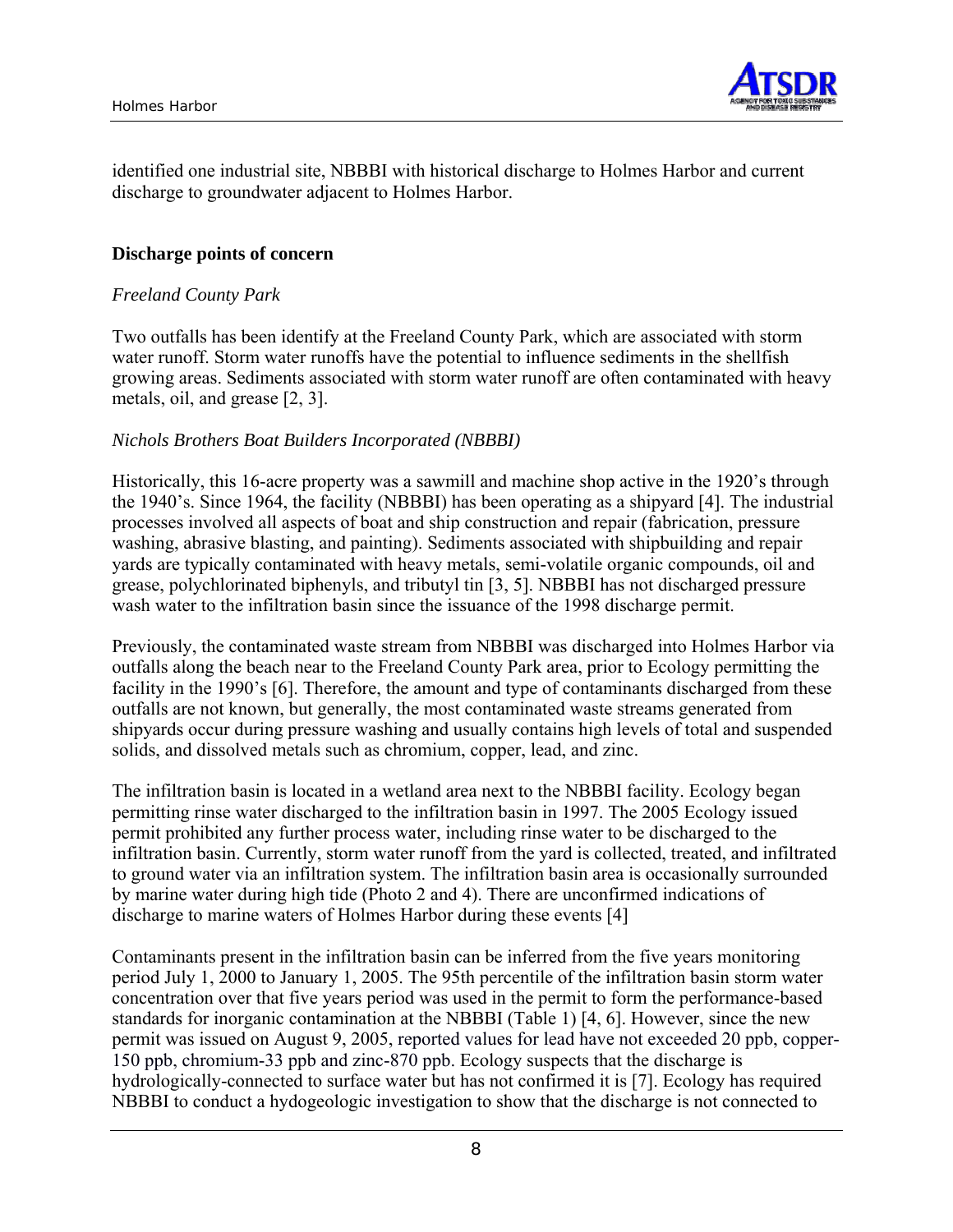

surface water even in extreme instances. If the discharge is hydrologically-connected, the treated runoffs may not meet Class A marine water quality standards for chronic conditions [4]. The state of Washington has designated Class A marine water quality standards for protection of marine surface waters. Class A marine water quality standards are categories as an excellent quality for aquatic life for rearing and spawning of fish and shellfish.

**Table 1**: Monitoring metals contamination storm water discharge to the infiltration basin and Class A chronic marine standard comparison.

| <b>Metals</b> | 95th Percentile<br>$(\mu g/L \text{ or } \text{ppb})$<br>$(2000 - 2005)$ | <b>Maximum</b><br>$(\mu g/L \text{ or } \text{ppb})$<br>(since new<br>permit in 2005) | <b>Class A marine</b><br>chronic<br>standard<br>$(\mu g/L \text{ or } \text{ppb})$ |
|---------------|--------------------------------------------------------------------------|---------------------------------------------------------------------------------------|------------------------------------------------------------------------------------|
| Chromium      | 130                                                                      | $<$ 33                                                                                | 50                                                                                 |
| Copper        | 2344                                                                     | < 150                                                                                 | 3.1                                                                                |
| Lead          | 113                                                                      | < 20                                                                                  | 8.1                                                                                |
| Zinc          | 293                                                                      | < 870                                                                                 |                                                                                    |

#### *Discharge points next to NBBBI*

Island County outfall has been identified in the area in front of NBBBI, which is associated with storm water runoff. Storm water runoffs have the potential to influence sediments in the shellfish growing areas. Sediments associated with storm water runoff are often contaminated with heavy metals, oil, and grease [2, 3]. Island County also has two drainpipes that drain from the wetland area owned by NBBBI into Holmes Harbor. The infiltration basin is located in this wetland area. The infiltration basin area is occasionally surrounded by marine water during high tide (Photo 2 and 4).

#### *Agricultural runoff*

One of Island County two drainpipes that drain from the wetland area owned by NBBBI into Holmes Harbor has the potential for agricultural runoff from a neighboring property to affect growing area. Agricultural practices have the potential to influence shellfish growing areas by providing bacteria or viral contaminants to the marine environment from animal excrement or manure. Currently, this parcel of land contains a single animal.

#### **Public Health Implications**

Sediments and shellfish in southern portion of the Holmes Harbor shellfish growing area may have been contaminated by the sources listed above. There are no data to either confirm or disprove that contamination has occurred. Therefore, the extent of past marine water and sediments contamination are unknown and data gaps exist. Although the area is unclassified for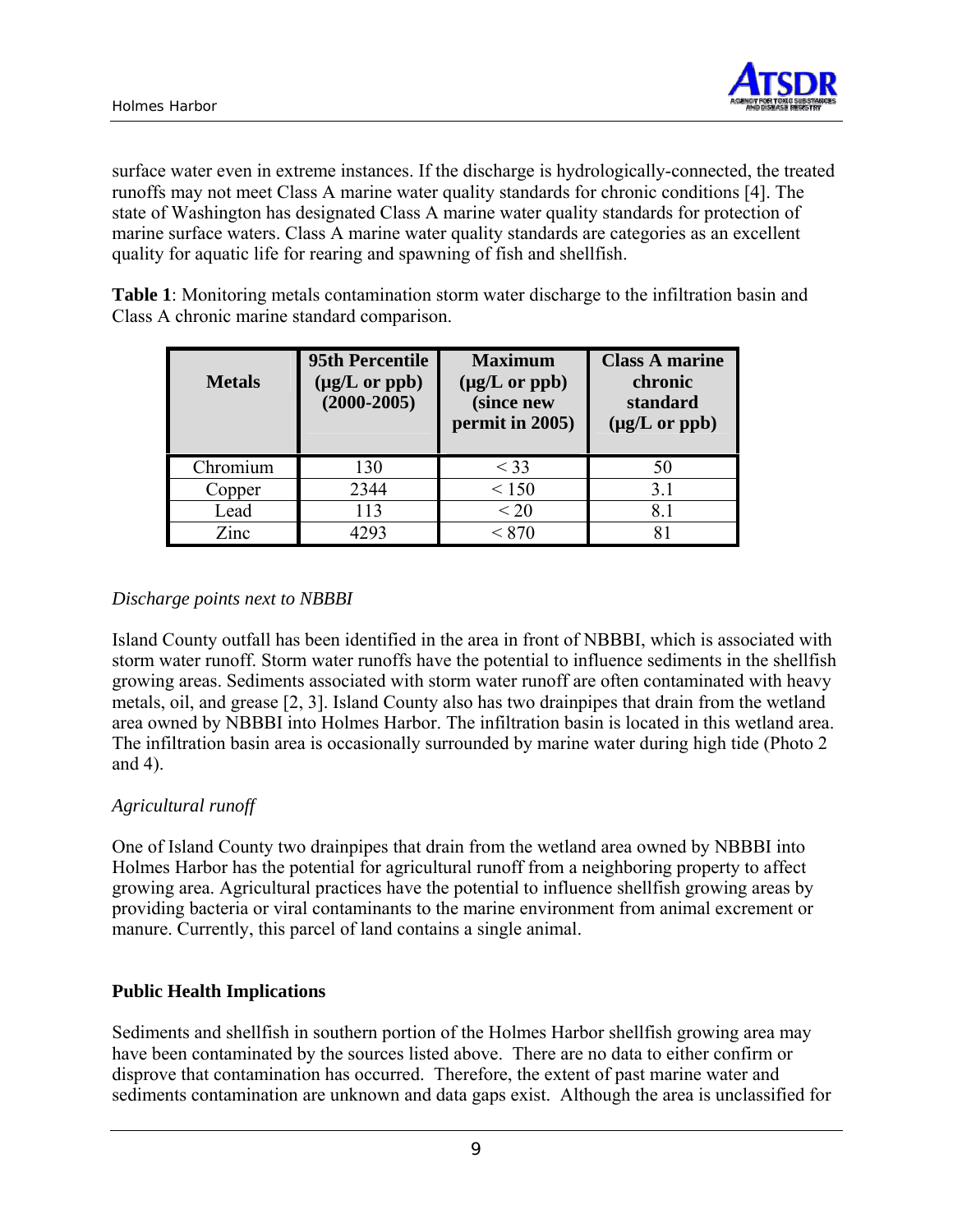

commercial harvest and the public beach a Freeland County Park has been closed, recreational harvesting on private property is likely to be on-going. Sediment contamination and bioaccumulation of heavy metals or other contaminants by shellfish in the impacted areas is of concern. In addition, the area is used for other recreational activities such as beach play and swimming.

#### Potential Environmental and Exposure Pathways

The environmental pathway of concern is uptake (contamination and bioaccumulation) of contaminants by edible aquatic organisms (mainly shellfish) from contaminated surface water and sediments. The human exposure pathway of concern is ingestion of contaminated shellfish. Table 2 below shows the potential human exposure pathways along Freeland County Park of Holmes Harbor.

| <b>Pathway</b>             | <b>Environmental Pathway Elements</b>  |                     |                                  |                                    |                                     | <b>Time</b>               |
|----------------------------|----------------------------------------|---------------------|----------------------------------|------------------------------------|-------------------------------------|---------------------------|
| <b>Name</b>                | <b>Source</b>                          | <b>Media</b>        | Point of<br><b>Exposure</b>      | <b>Route of</b><br><b>Exposure</b> | <b>Exposed</b><br><b>Population</b> |                           |
| Sediments                  | Outfalls $\&$<br>infiltration<br>basin | Sediment            | Public<br>Beaches &<br>shoreline | Ingestion<br>& Dermal<br>Contact   | Recreational<br><b>Users</b>        | Past<br>Present<br>Future |
| Marine<br>Surface<br>Water | Outfalls $\&$<br>infiltration<br>basin | Surface<br>Water    | Holmes<br>Harbor                 | Ingestion<br>& Dermal<br>Contact   | Recreational<br><b>Users</b>        | Past<br>Present<br>Future |
| Shellfish                  | Outfalls $\&$<br>infiltration<br>basin | Shellfish<br>Tissue | Public<br>Beaches &<br>shoreline | Ingestion                          | Recreational<br>Users               | Past<br>Present<br>Future |

## **TABLE 2 - POTENTIAL EXPOSURE PATHWAYS**

## **Children's Health Concerns**

ATSDR recognizes that infants and children may be more vulnerable to exposures than adults may, when faced with contamination of air, water, soil, or food. This vulnerability is a result of the following factors:

- Children are smaller and receive higher doses of chemical exposure per body weight
- Children's developing body systems are more vulnerable to toxic exposures, especially during critical growth stages in which permanent damage may be incurred.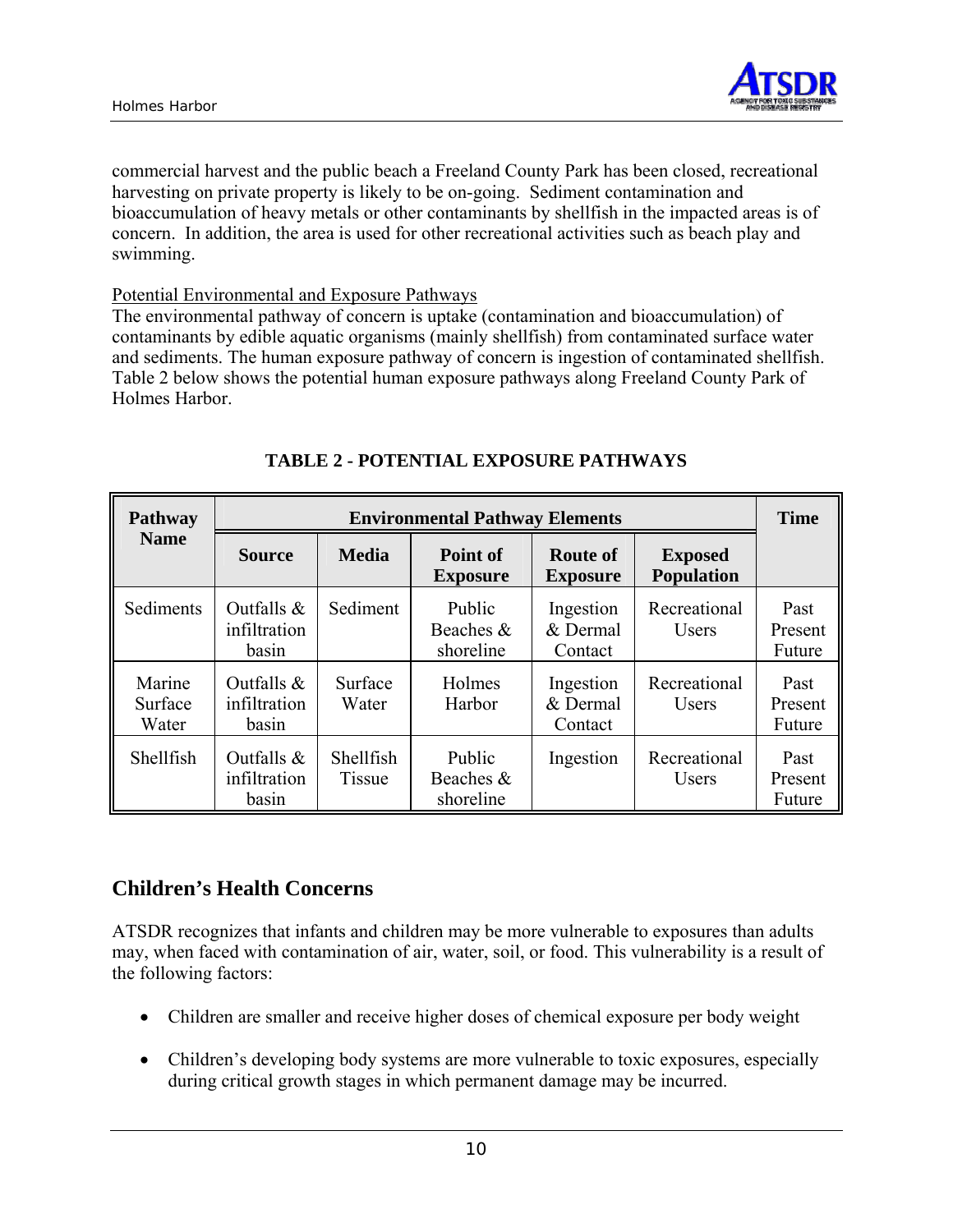

Special consideration will be given to children's exposure to contaminants by assuming that children eat proportionately more shellfish than adults do.

#### **Conclusions**

- 1. Exposure to chemical contaminants from consumption of intertidal shellfish harvested, sediments and beach play at the Holmes Harbor site is categorized as *an indeterminate public health hazard* to the general population because of a data gap about possible contamination.
- 2. Potential chemical discharges into Holmes Harbor are categorized as *an indeterminate public health hazard* because of a data gap.

## **Recommendations**

In order to fill this data gap, DOH Office of Environmental Health Assessment is recommending that the OFSS sample shellfish and sediments for possible inorganic contaminants for shellfish grown and harvested in the area.

## **Public Health Action Plan**

#### **Actions completed**

OFSS conducted a shoreline survey, which resulted in closure of the growing and harvesting area of Freeland County Park due to high bacterial counts from the discharge points of concern along the Freeland County Park and NBBBI.

#### **Action Planned**

OFSS provide results of sampling event to DOH Office of Environmental Health Assessment, Site Assessment Section for review and evaluation of the data.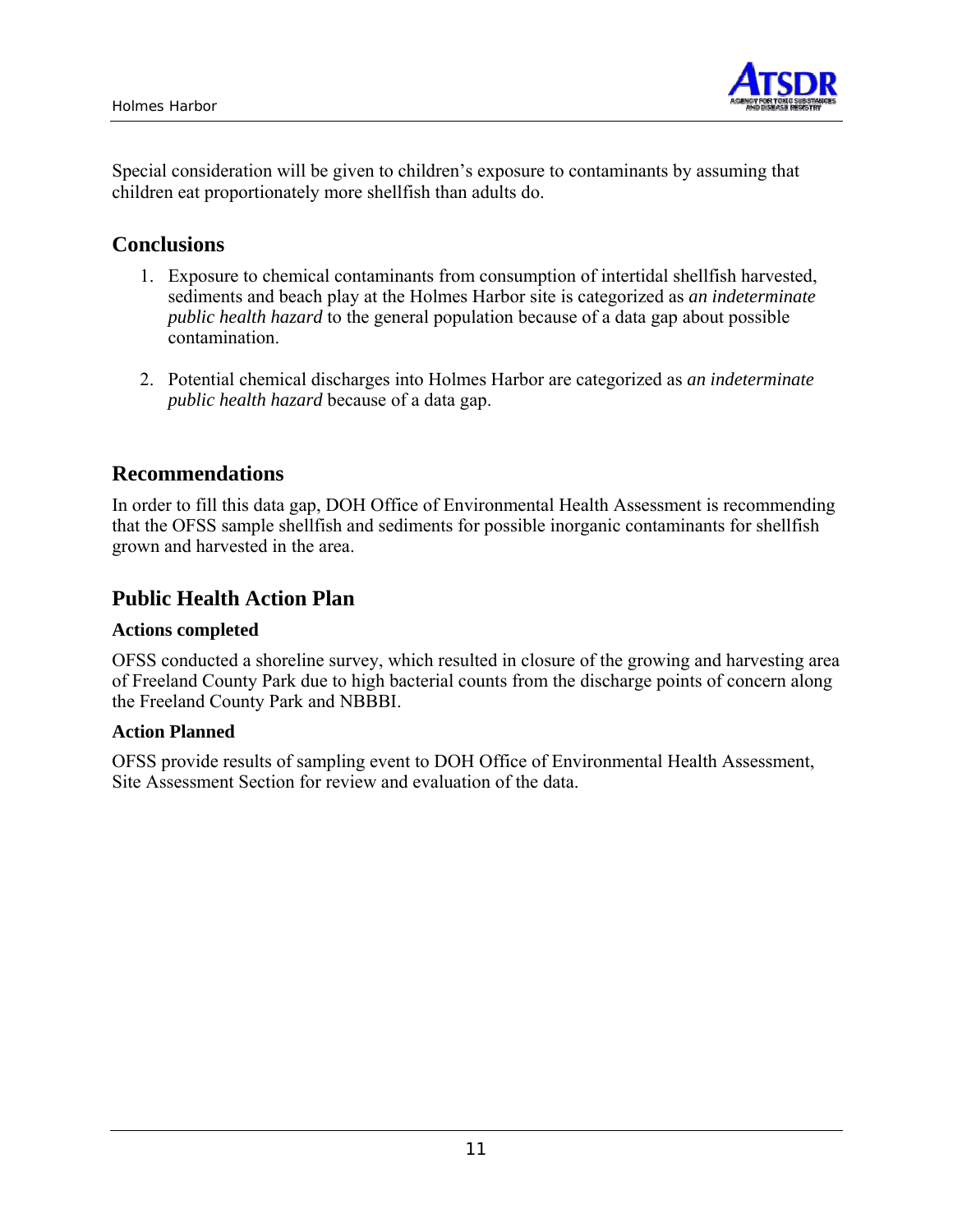

#### **Authors**

Lenford O'Garro Washington State Department of Health Office of Environmental Health Assessments Site Assessment Section

#### **Designated Reviewer**

Wayne Clifford, Manager Site Assessment Section Office of Environmental Health Assessments Washington State Department of Health

## **ATSDR Technical Project Officer**

Robert Knowles, Commander U.S. Public Health Service National Centers for Environmental Health Agency for Toxic Substances and Disease Registry Division of Health Assessment and Consultation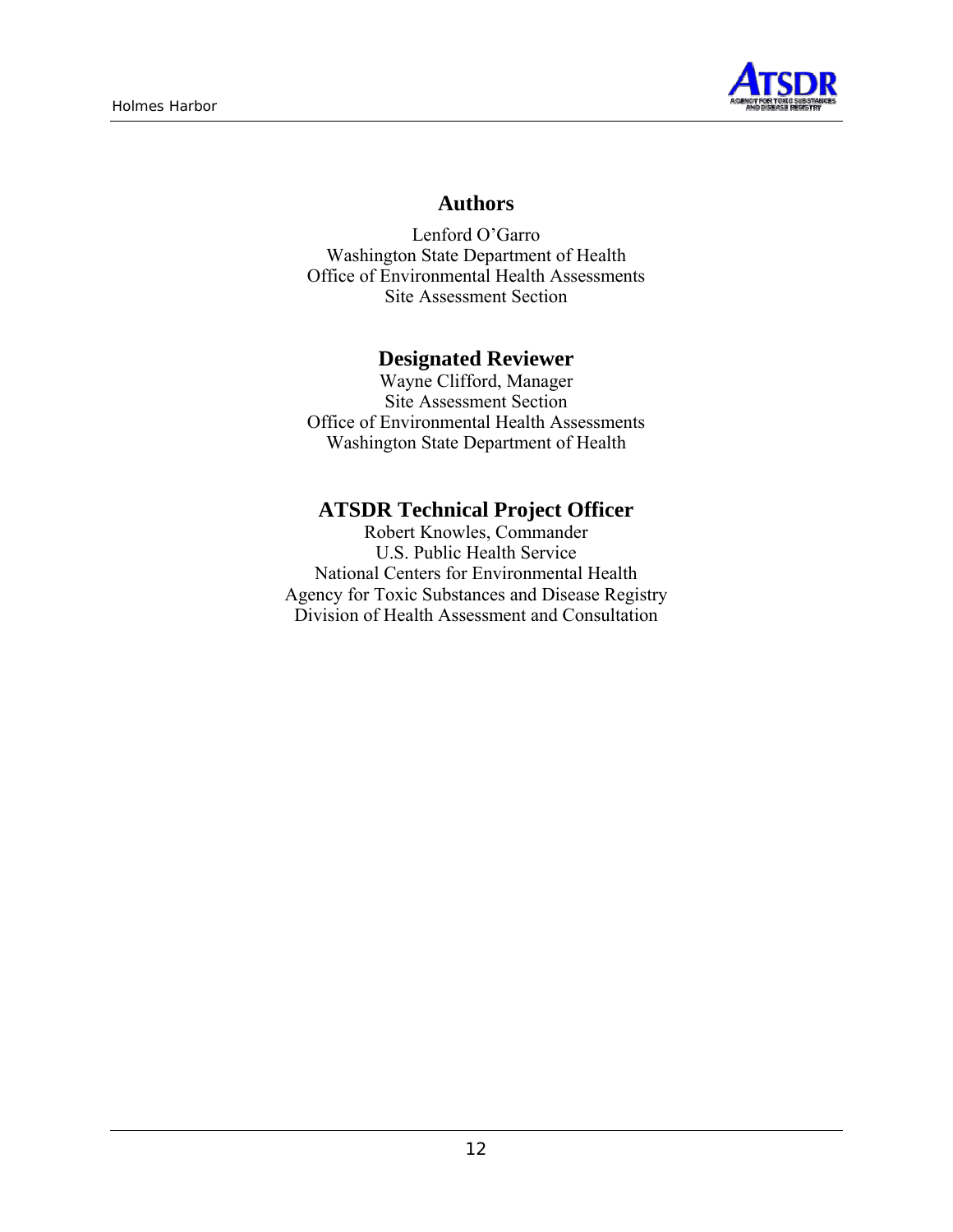

## **References**

- 1. Washington State Department of Health: 2005 Draft shoreline survey of the Holmes Harbor Shellfish Growing area. Prepared by Kim Zabel-Lincoln, December 2005.
- 2. Washington State Department of Ecology, Stormwater Management Manual for Western Washington, Volume V – Runoff Treatment BMPs: Prepared by Water Quality Program: Publication No. 05-10-33. Olympia: Washington State Department of Ecology, February 2005.
- 3. Washington State Department of Ecology, Stormwater Management Manual for Western Washington, Volume IV – Source Control BMPs: Prepared by Water Quality Program: Publication No. 05-10-32. Olympia: Washington State Department of Ecology, February 2005.
- 4. Washington State Department of Ecology: Fact sheet for state waste discharge permit ST-7396 Nichols Brothers Boat Building, Inc. Washington State Department of Ecology, August 9, 2005. http://www.ecy.wa.gov/programs/wq/permits/permit\_pdfs/nichols\_bros/nicholsbrosboatb uilders\_fs.pdf
- 5. Washington State Department of Ecology, Environmental Assessment Program: Quality Assurance Project Plan, Toxics in stormwater runoff from Puget Sound Boatyards, Prepared by Art Johnson: Publication No. 05-03-118. Olympia: Washington State Department of Ecology, December 2005.
- 6. Telephone conversation between Lenford O'Garro, Washington State Department of Health, and Donna Ortiz de Anaya, Washington State Department of Ecology, February 22, 2006.
- 7. Washington State Department of Ecology: Responsiveness Summary for Fact Sheet for State Waste Discharge Permit ST-7396 Nichols Brothers Boat Builders, Inc. Washington State Department of Ecology, August 9, 2005. http://www.ecy.wa.gov/programs/wq/permits/permit\_pdfs/nichols\_bros/nicholsbrosboatb uilders\_%20rs.pdf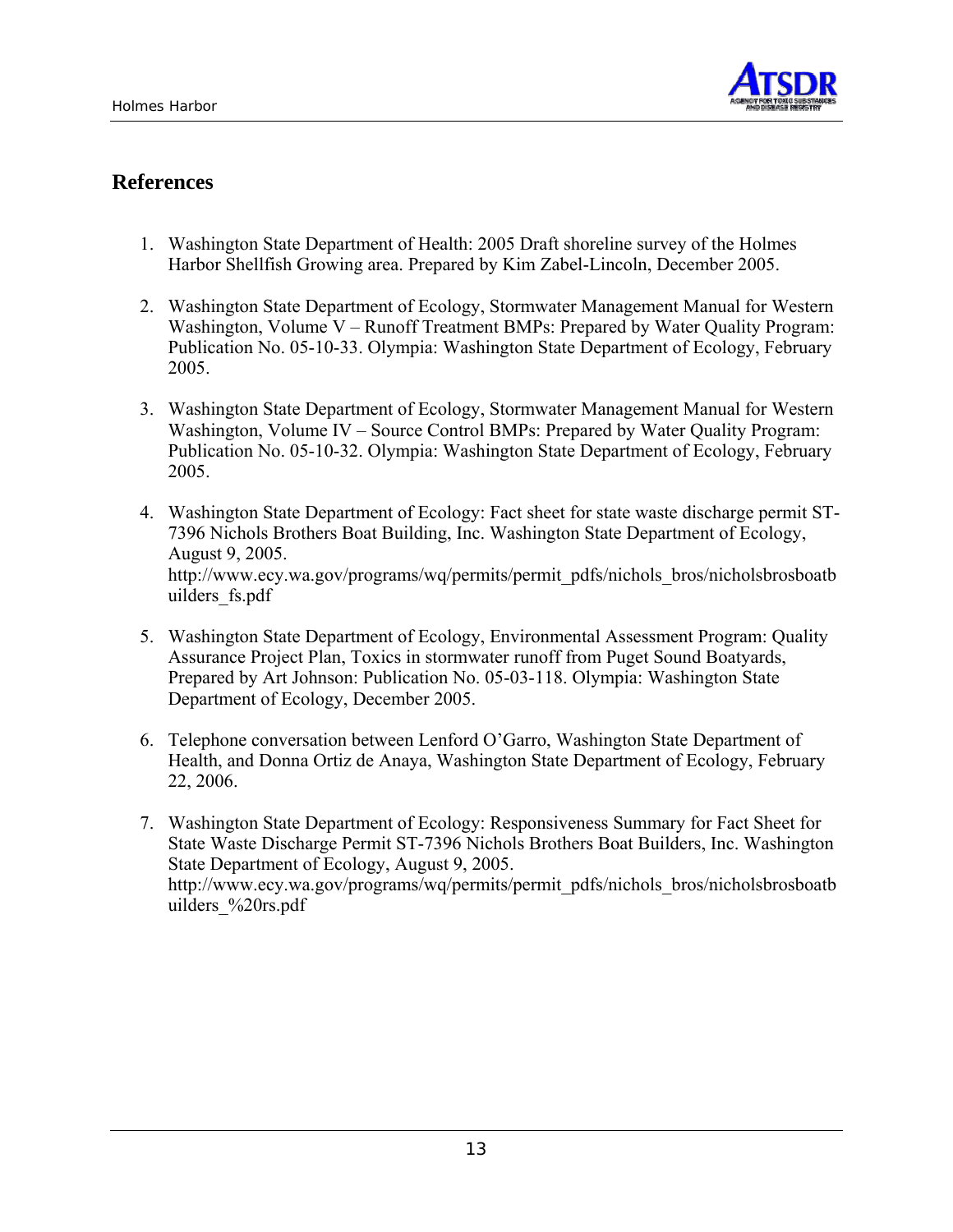

Figure 1. Demographic Statistics Within One Mile of the Site\* - South end of Holmes Harbor, Island County.

| 878 |
|-----|
| 830 |
| 3   |
| 8   |
| 9   |
| 3   |
| 25  |
| 66  |
| 132 |
| 166 |
| 679 |
| 200 |
| 432 |
|     |





**\* Calculated using the area proportion technique. Source: 2000 U.S. CENSUS**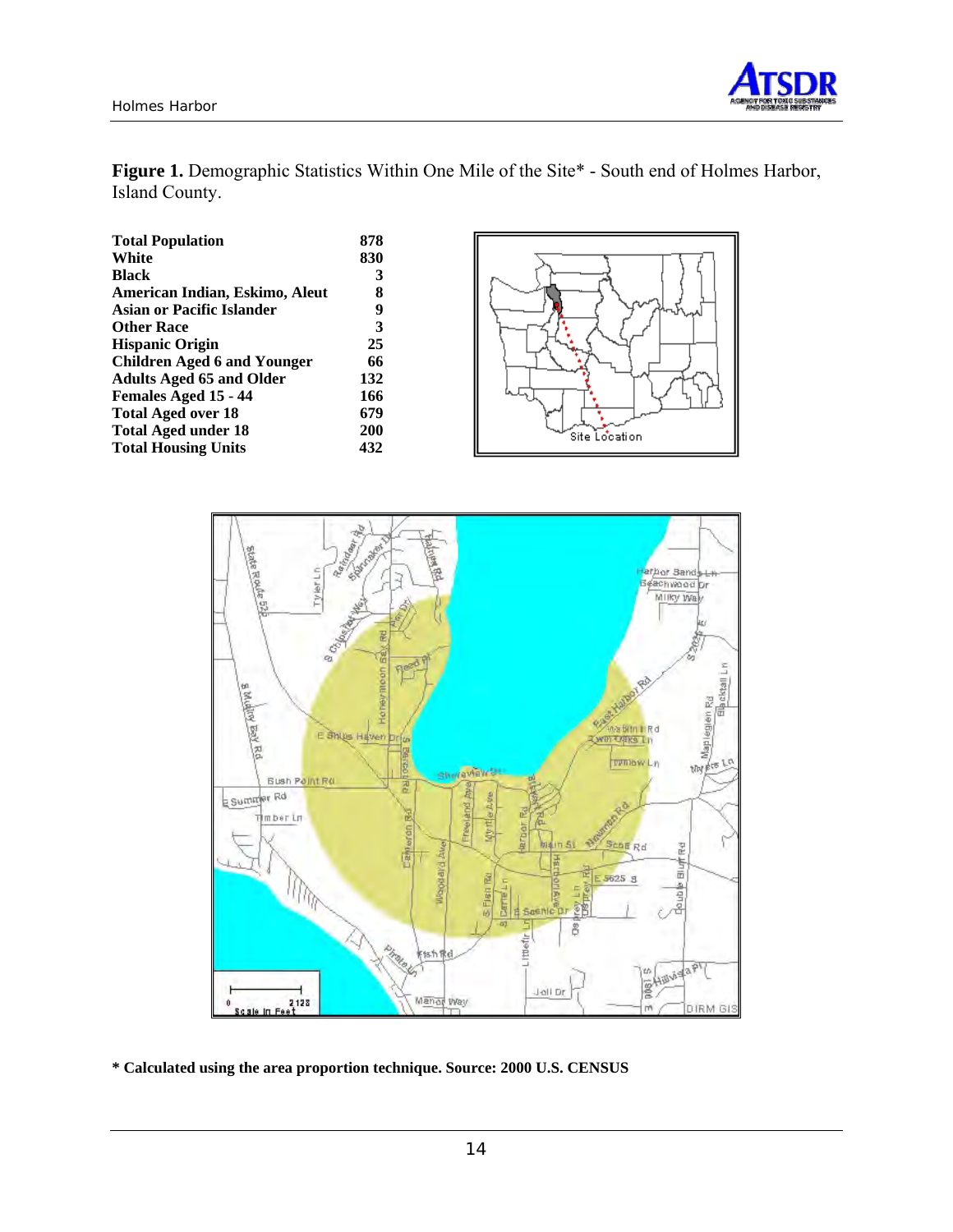

**Figure 2.** Holmes Harbor, Southwest Whidbey Island Shellfish Growing area, Island County Washington State

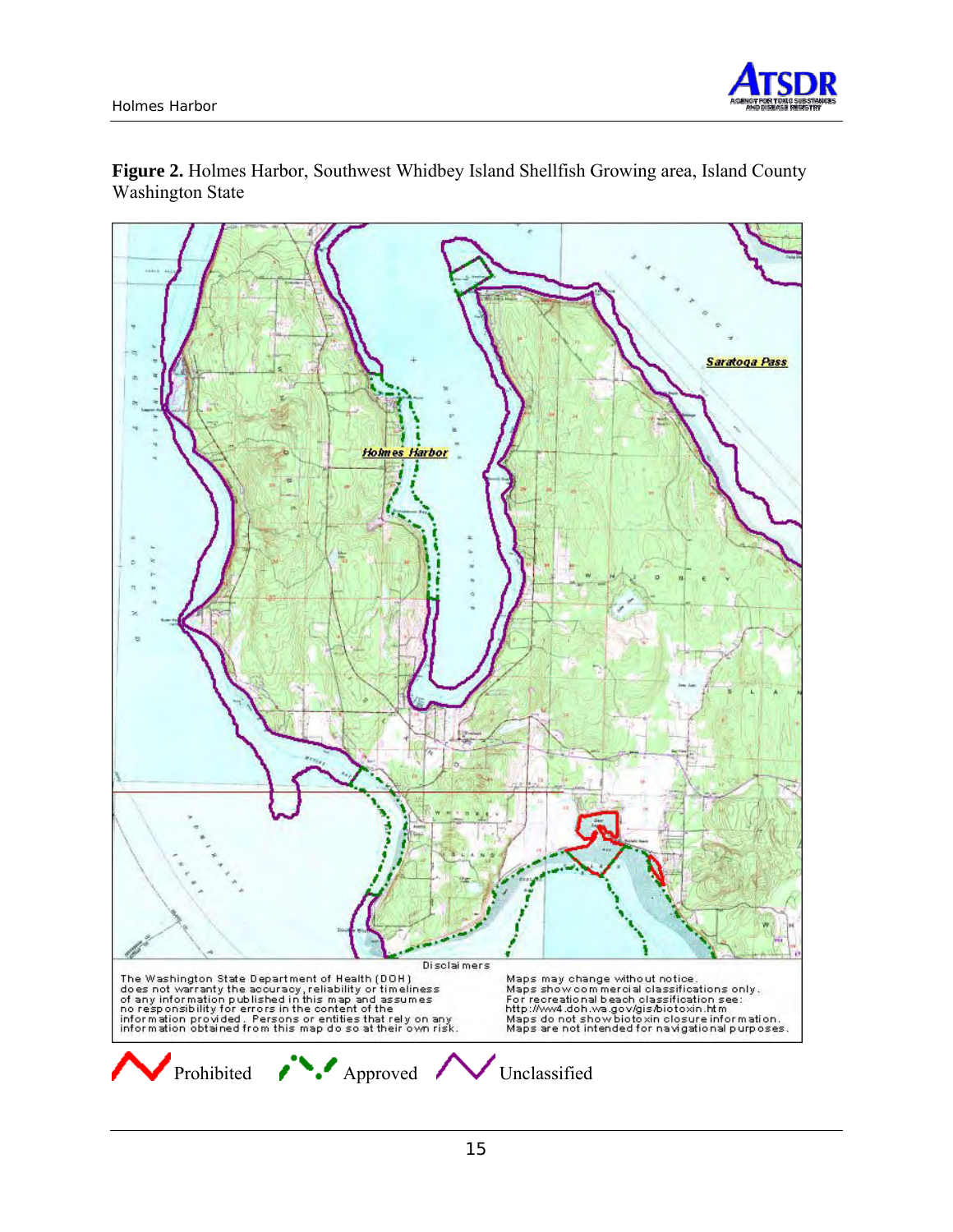



## **Photo 1.** Southern Shore of Holmes Harbor during normal tide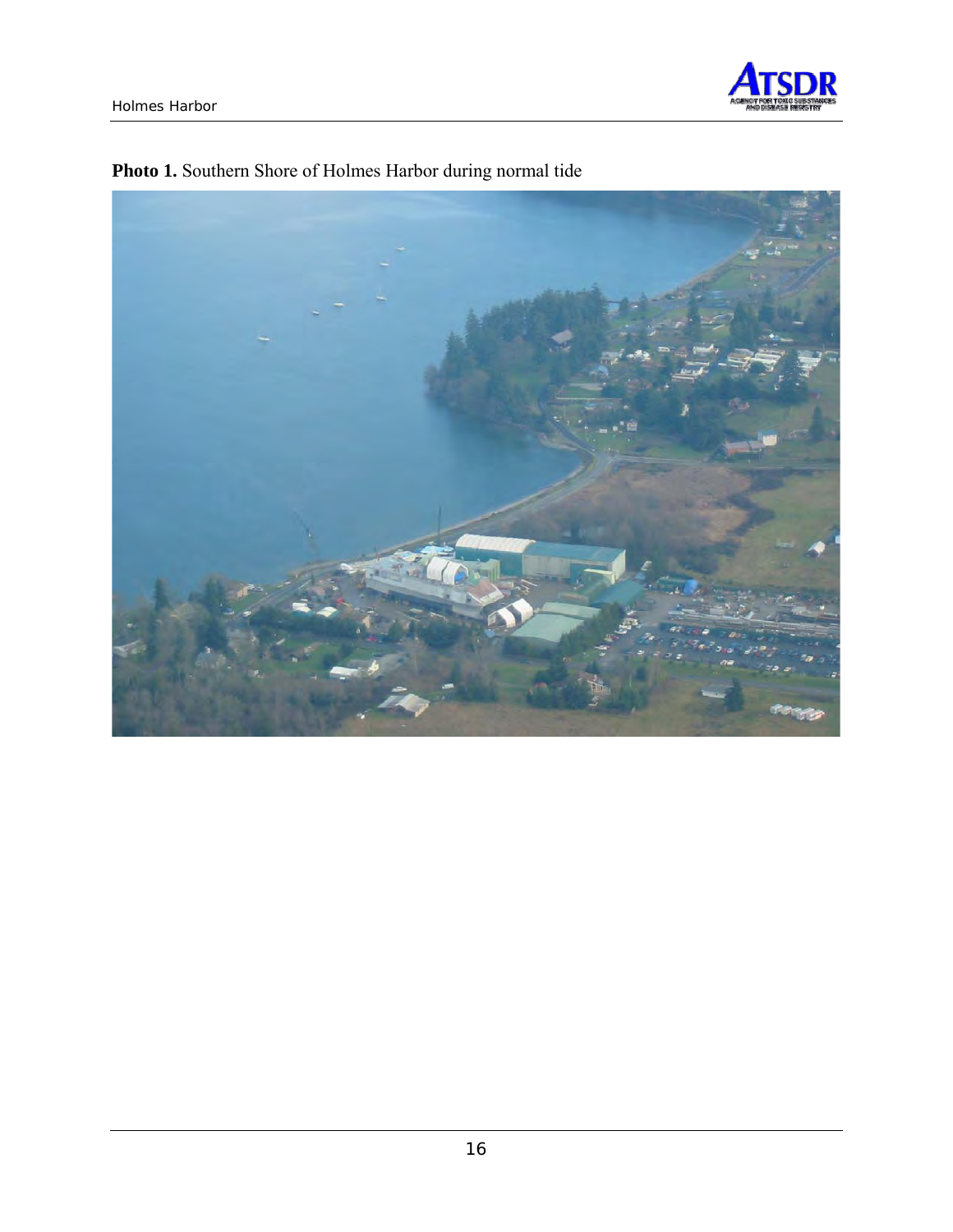

**Photo 2.** Southwestern Shore of Holmes Harbor during high tide, showing the infiltration basin for NBBBI wastewater and storm water

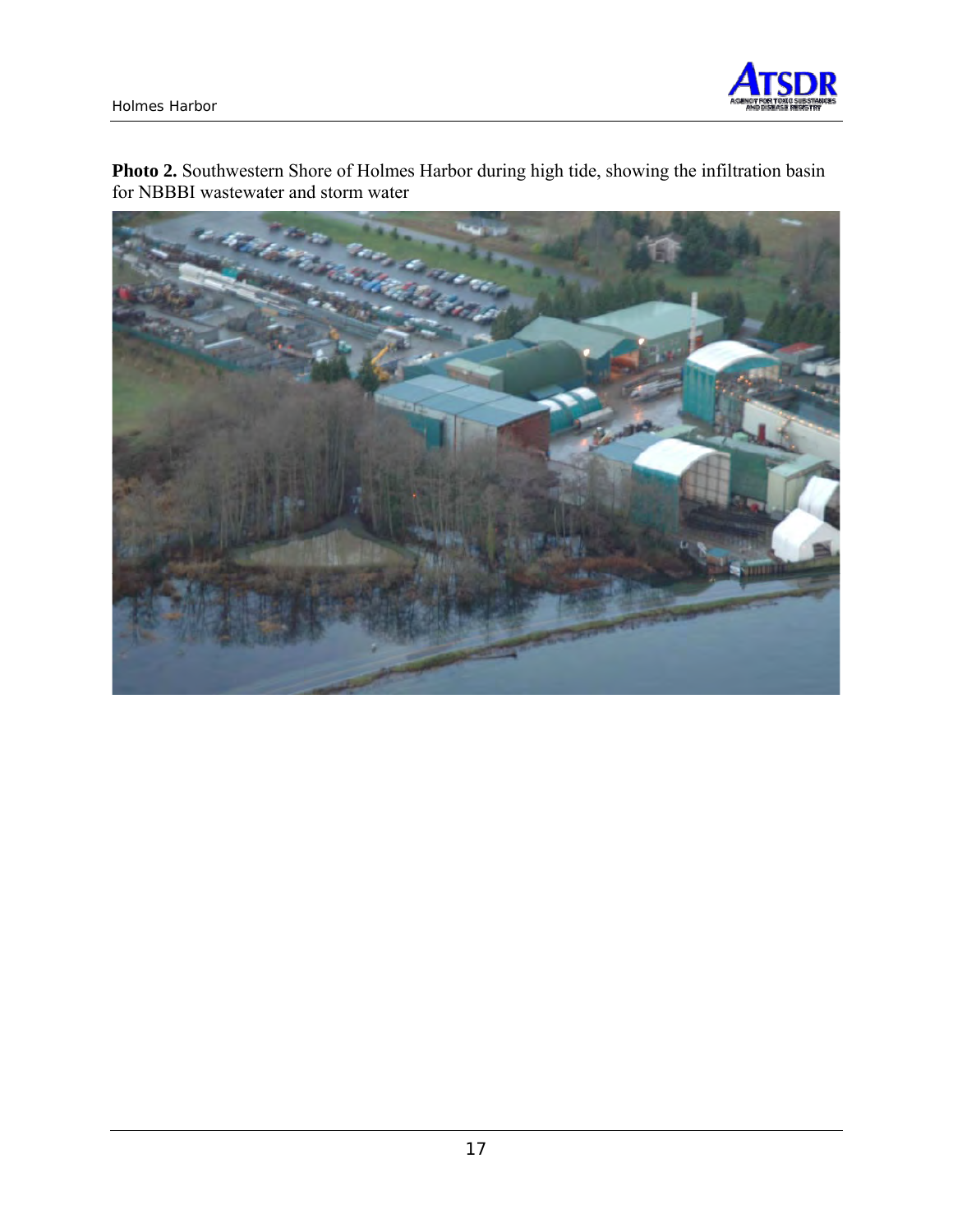



## **Photo 3.** Southwestern Shore of Holmes Harbor during low tide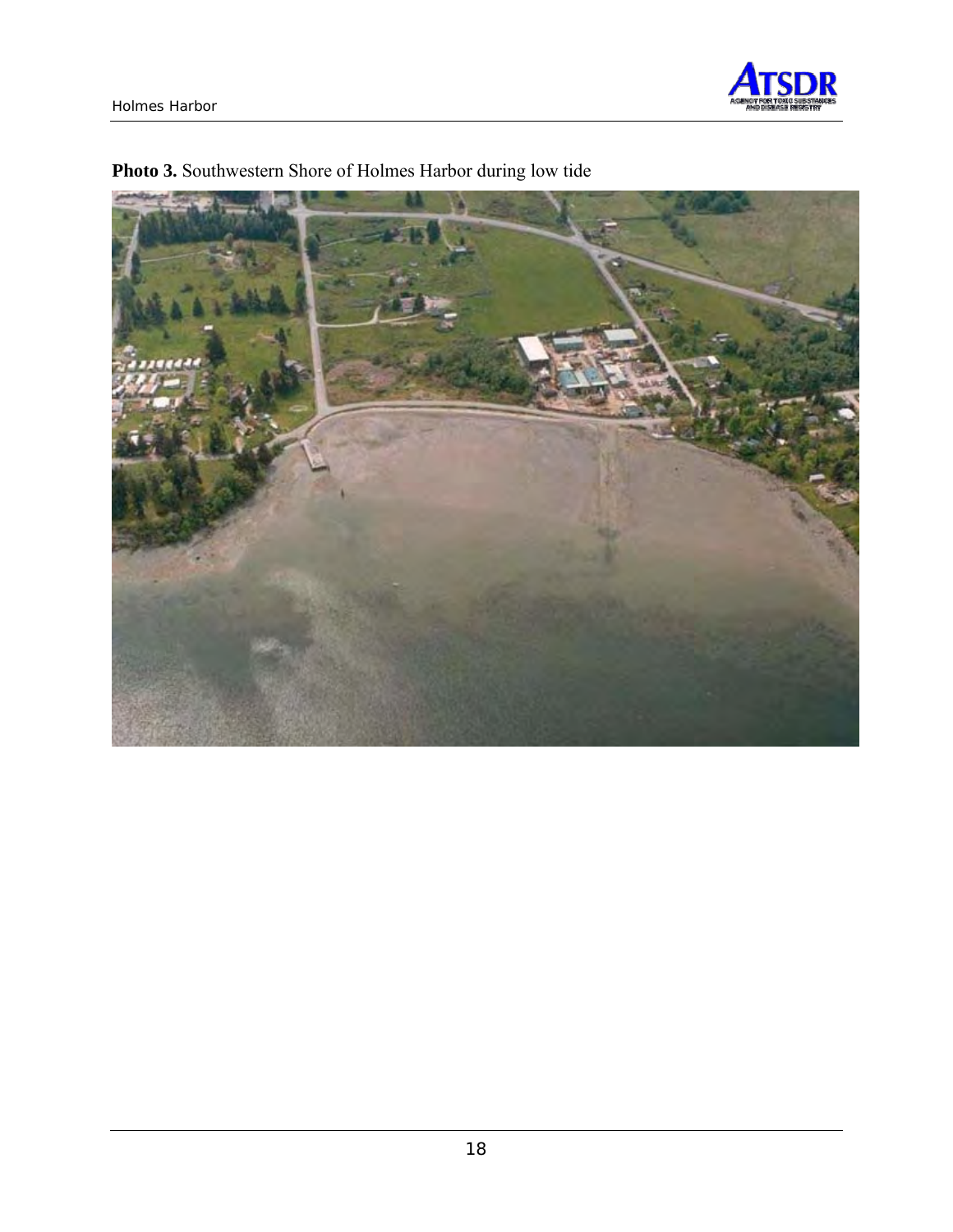



## **Photo 4.** Southwestern Shore of Holmes Harbor during high tide